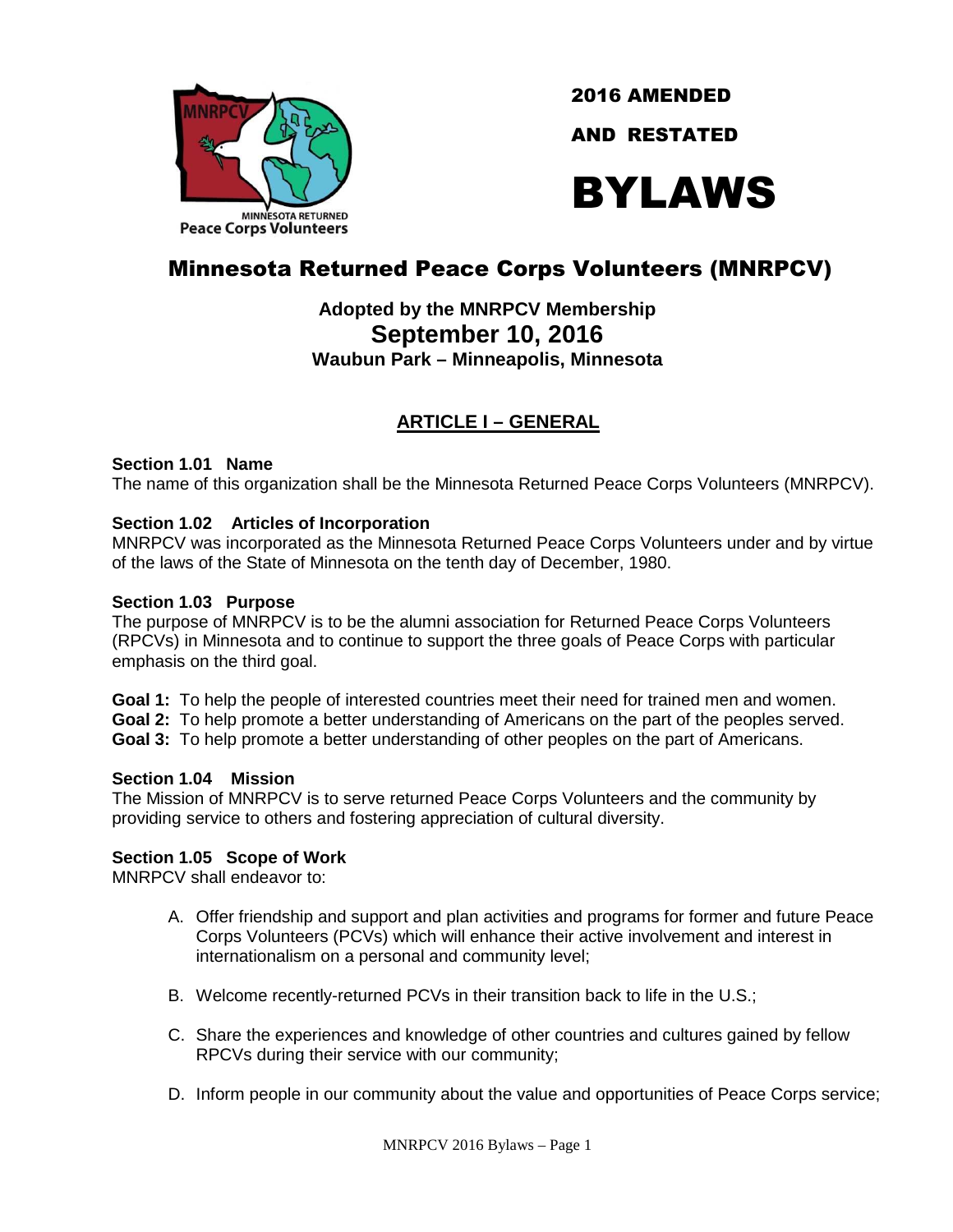- E. Provide active support of cultural diversity and understanding of those individuals who come from other countries to our community;
- F. Raise funds and encourage RPCVs to participate in Board-organized and other community service for worthwhile local and international projects which will advance individual or community well-being; and
- G. Maintain a grant program for current PCVs, RPCVs and other like-minded individuals to enable them to complete humanitarian projects.

#### **Section 1.06 Headquarters and Location of Meetings**

The headquarters of MNRPCV shall be the Twin Cities of Minneapolis and Saint Paul, Minnesota, with meetings anywhere in Minnesota, as the Board of Directors (Board) may designate.

# **ARTICLE II – MEMBERS**

#### **Section 2.01 Membership**

Anyone who fulfills the membership requirements set by the Board shall be a Member of MNRPCV (Member).

#### **Section 2.02 Membership Requirements**

Membership requirements, structure, categories, and fees will be determined by the Board.

#### **Section 2.03 Membership Rights**

Each Member has the following rights:

- 1. To receive the benefits and services provided by MNRPCV to the Membership;
- 2. To be notified of the Annual General Membership Meeting (Annual Meeting) and any other general membership meeting which may be scheduled;
- 3. To be notified of any actions proposed by the Board which require a vote of the Membership;
- 4. To attend the Annual Meeting and vote on any actions proposed at the meeting;
- 5. To be a candidate for the position of Director;
- 6. To vote to elect Directors to the Board, as provided in Article III;
- 7. To vote on any matter presented by the Board to the Membership for approval;
- 8. To vote on any amendments to the Bylaws as provided in Article VII; and
- 9. To attend any meeting of the Board, except when the Board meets in executive session or when other issues of confidentiality lead the Board to restrict attendance. The Board has the authority to regulate Member attendance at Board meetings, including the authority to exclude Members who are disruptive.

# **ARTICLE III – BOARD OF DIRECTORS**

#### **Section 3.01 Composition**

The Board shall be composed of 6 to 12 elected Members of MNRPCV. If the number of Directors falls below six, a majority of the Directors in office may elect the number of additional Directors necessary to increase the Board to six Directors.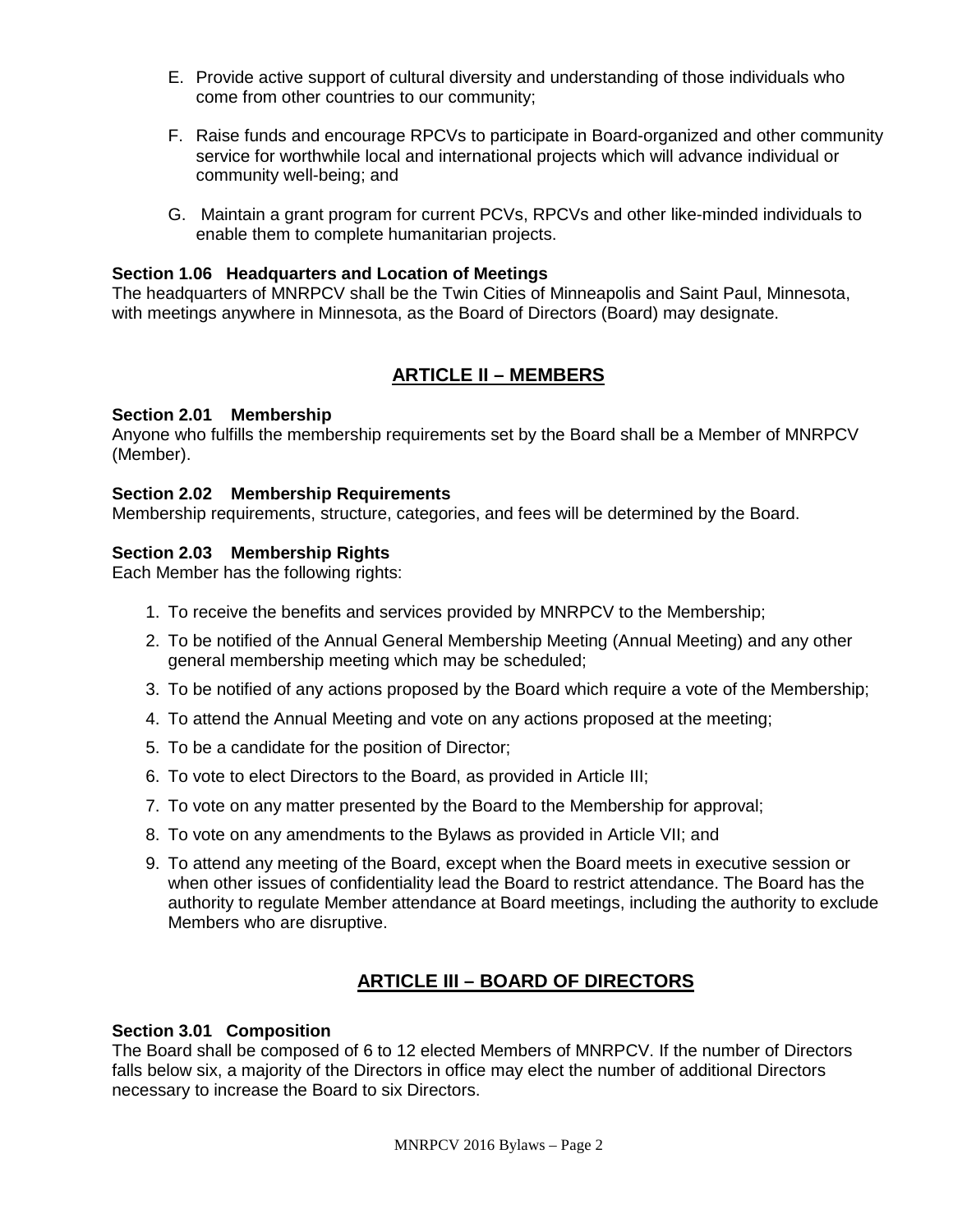## **Section 3.02 Nomination**

Any Member may nominate another Member, with their consent, to the Board. Any Member may volunteer to stand for election to the Board. Nominations may be submitted to the Secretary prior to the Annual Meeting. Additional nominations may be made from the floor at the Annual Meeting prior to the election.

#### **Section 3.03 Election of Directors**

Directors shall be elected at the Annual Meeting by a vote of the Members present at the Meeting or by an online vote under the oversight of the current Board Officers. The affirmative vote of a majority of the Members present at the Annual Meeting where a quorum is present, or through an online election where the number of Members participating is equivalent to the quorum required for action at a meeting, shall be required for election.

#### **Section 3.04 Terms and Term Limits**

Directors shall be elected for a term of one year or until their successors are elected, or until the earlier death, resignation, removal, or disqualification of the Director. (See Section 4.03.) Directors shall serve no more than five consecutive full or partial terms of office. After an absence of two years, a Director may again be a candidate for office.

#### **Section 3.05 Powers and Responsibilities**

The Board shall have the responsibility and authority for the general management and control of all the property and affairs of MNRPCV and shall exercise all the powers of MNRPCV, except such powers as are specifically conferred by law or under these Bylaws upon the Members or their representatives.

#### **Section 3.06 Meetings**

Meetings of the Board shall be called by the President or any two Directors. The person or persons calling a meeting of the Board may designate any place in Minnesota as the place for such a meeting. Board meetings must be held at least four times each year to include at least two in-person meetings.

#### **Section 3.07 Notice**

Notice of a meeting of the Board shall be given by or at the direction of the person or persons calling the meeting at least seven days prior to the meeting by the customary means accepted by the Board. The attendance of a Director at the meeting shall constitute a waiver of notice of the meeting, unless the Director objects at the beginning of the meeting to the transaction of business because the meeting is not lawfully called or convened and does not participate in the meeting.

#### **Section 3.08 Quorum**

A majority of the number of Directors elected in accordance with these Bylaws shall constitute a quorum for the transaction of business at any meeting of the Board. If less than such a majority is present at a meeting, those present may conduct business. All resolutions so adopted shall be reviewed and voted on at the next Board meeting at which a quorum is present.

#### **Section 3.09 Actions of the Board**

The Board shall take action by the affirmative vote of a majority of Directors with voting rights present and entitled to vote at a duly held meeting where a quorum is present, unless these Bylaws require the affirmative vote of a greater proportion or number. Proxy voting is not permitted.

#### **Section 3.10 Vacancies**

Any vacancy occurring on the Board may be filled by the remaining Directors to fill the unexpired term. The term of a Director filling a vacancy expires at the end of the term the Director is filling.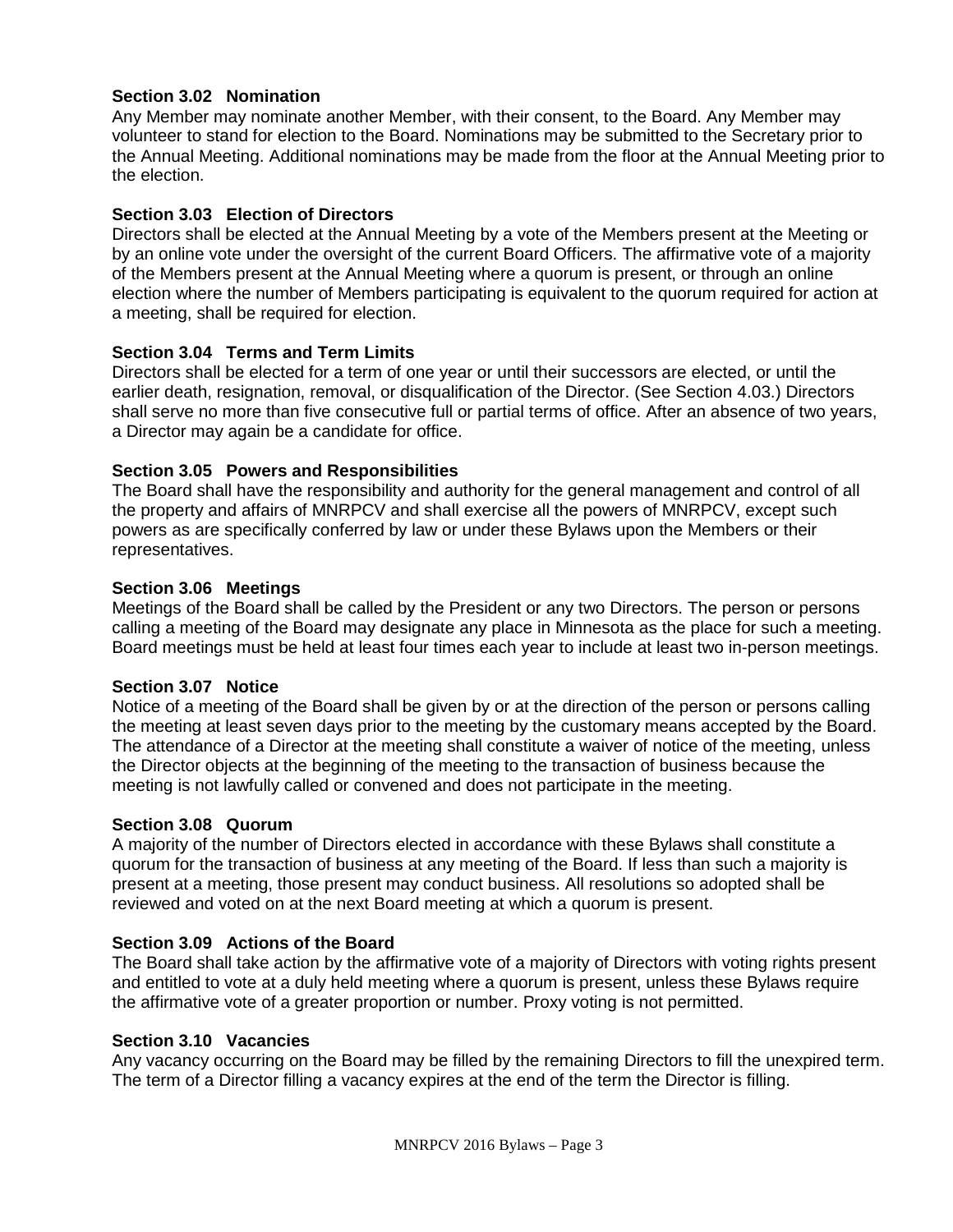# **Section 3.11 Presumption of Assent**

A Director who is present at a meeting of the Board when an action is approved by the Board is presumed to have assented to the action approved, unless the Director votes against the action at the meeting, or objects at the beginning of the meeting to the transaction of business because the meeting is not lawfully called or convened and does not participate in the meeting, in which case the Director is not considered to be present at the meeting.

## **Section 3.12 Online Action by the Board**

Action may be taken by the Board following an open discussion on a dedicated listserv or other electronic or remote means of communication wherein all Directors involved have been informed of the pending action and are given a reasonable opportunity to participate in the discussion and to vote on the action. The date and time when action will be taken shall be stated when the online discussion is initiated. A quorum, as defined above (Section 3.08) shall be required for any action. A vote of approval by a majority of the Board who vote in the above manner shall be required for any action unless these Bylaws require the affirmative vote of a greater proportion or number. All Directors must be fully informed of the final decision.

#### **Section 3.13 Remote Meetings of the Board**

Board Meetings may be conducted solely by one or more means of remote communication such as conference telephone through which all of the Directors may participate in the meeting, if notice is given of the meeting and if the number of Directors participating in the meeting is sufficient to constitute a quorum. Participation in a meeting by such means constitutes presence at the meeting.

# **ARTICLE IV – OFFICERS**

#### **Section 4.01 Number**

The officers of MNRPCV shall be: President, Vice President, Secretary, and Treasurer.

#### **Section 4.02 Election and Term of Office**

The Officers of MNRPCV shall be elected by the Board from among and by the newly-constituted Board at the first meeting of the Board following the Annual Meeting, or as soon thereafter as may be convenient. Officers shall serve until the close of the next Annual Meeting or until their successors are elected or until they have been removed as provided by these Bylaws. (See Section 4.03.)

#### **Section 4.03 Removal**

Any Officer or Director may be removed by the affirmative vote of three-fourths of the Directors present and voting at a duly called meeting where a quorum is present, whenever, in their judgment, it will best serve the interests of MNRPCV.

#### **Section 4.04 Vacancies**

A vacancy in any office may be filled by the Board for the un-expired portion of the term of the office.

#### **Section 4.05 President**

The President shall have general active management of the business of MNRPCV, perform all duties incident to the office of the President and any other duties prescribed by the Board. The President shall:

- A. Preside at all meetings of the Board and any General Membership Meetings;
- B. See that orders and resolutions of the Board are carried into effect;
- C. Maintain records of proceedings of the Board and the Membership;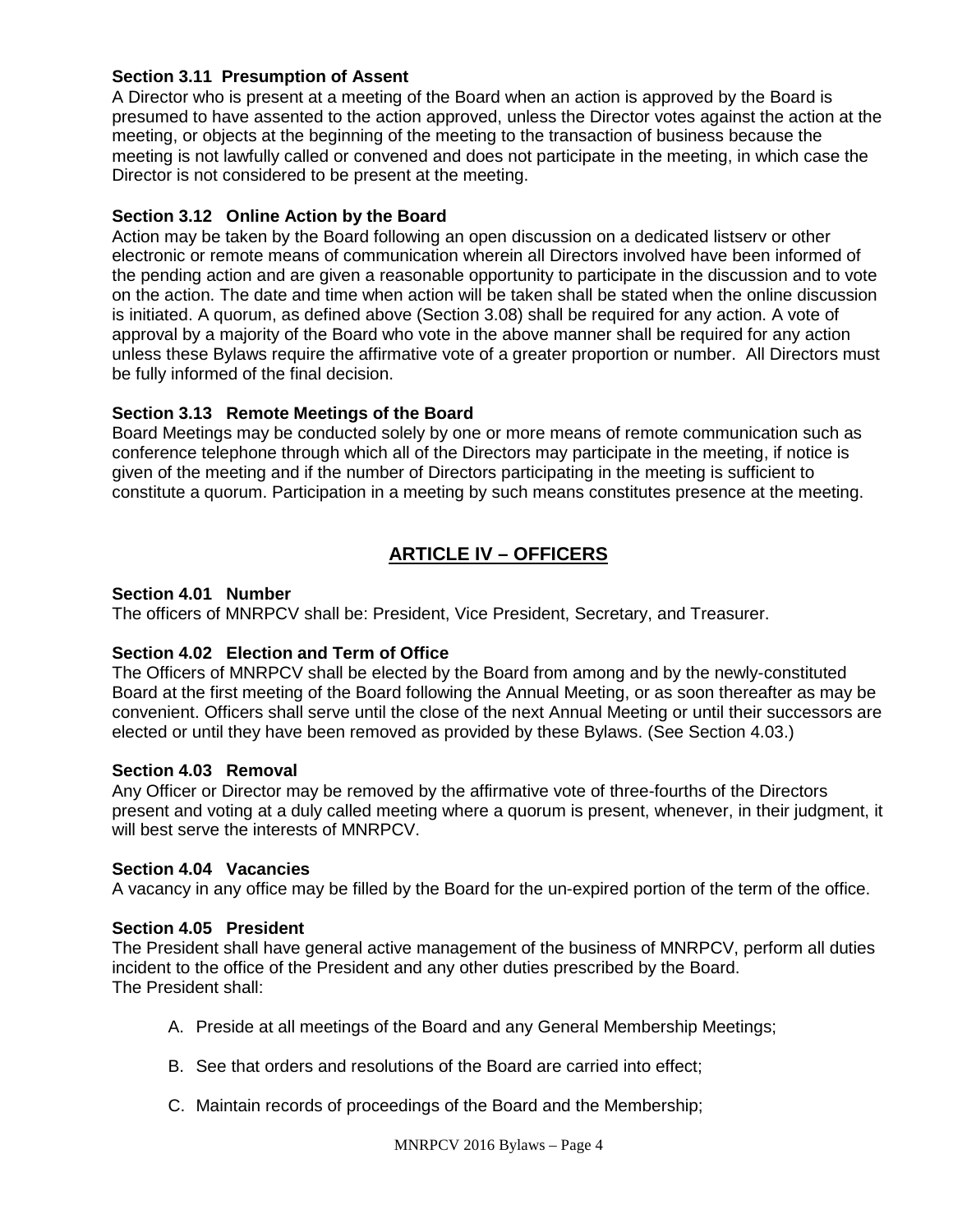- D. Be authorized to certify proceedings of the Board and the Membership;
- E. Be the official representative of MNRPCV to other organizations;
- F. Be an ex-officio member of all committees;
- G. Present a report to the Membership at the Annual Meeting;
- H. Fulfill the requirements to maintain NPCA affiliation; and
- I. Serve as chair of the Grant Review Advisory Committee. (See Section 5.03.)

#### **Section 4.06 Vice President**

In the absence of the President or in the event of the President's inability or refusal to act, the Vice President shall perform all of the duties of the President and, when so acting, shall have all the powers of and be subject to all the restrictions upon the President. The Vice President shall in general perform such duties as may be assigned by the President or the Board.

#### **Section 4.07 Secretary**

The Secretary shall in general perform all duties as may be assigned by the President or the Board. Specifically the Secretary shall:

- A. Keep the minutes of Board Meetings and General Membership Meetings;
- B. Provide Directors with copies of the minutes of Board and Membership meetings;
- C. Cause to be sent all notices in accordance with the provisions of these Bylaws or as required by law;
- D. Be authorized to certify proceedings of the Board and the Membership;
- E. Accept nominations and prepare a list of Board nominees for the Annual Meeting; and
- F. Be the custodian of all MNRPCV records.

#### **Section 4.08 Treasurer**

The Treasurer shall in general perform all duties as may be assigned by the President or the Board. Specifically, the Treasurer shall:

- A. Keep accurate financial records for MNRPCV;
- B. Deposit money, drafts, and checks in the name of and to the credit of MNRPCV in the banks and depositories designated by the Board or designate other Directors to do so.
- C. Endorse for deposit notes, checks, and drafts received by MNRPCV as ordered by the board, making proper vouchers for the deposit;
- D. Disburse MNRPCV funds and issue checks and drafts in the name of MNRPCV, as ordered by the Board;
- E. Upon request, and at meetings of the Board, provide the President and the Board an account of transactions by the treasurer and of the financial condition of MNRPCV; and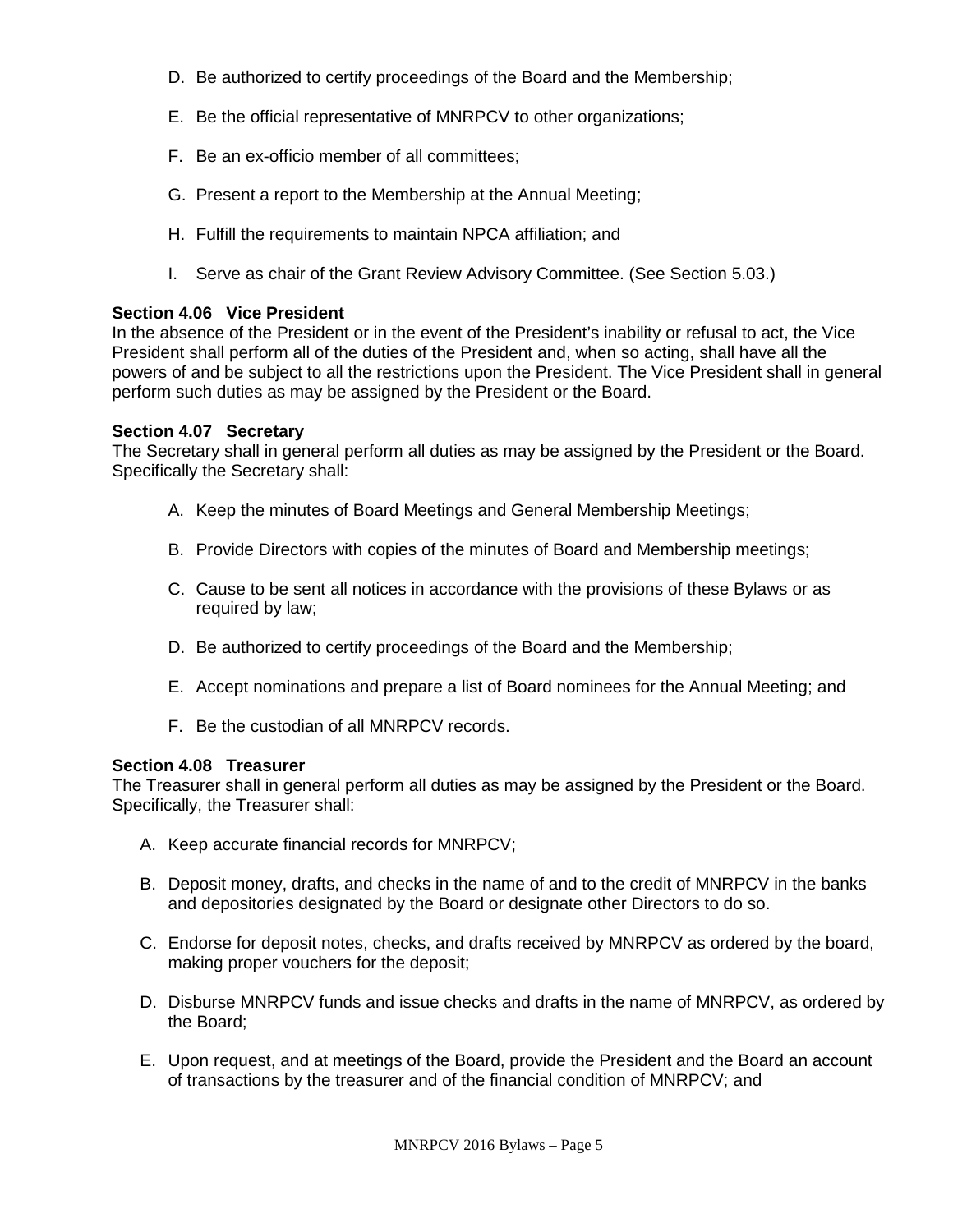F. Prepare an annual report of the financial condition of MNRPCV to be presented to the Membership at the Annual Meeting.

## **Section 4.09 Approval of Payments**

Any payments over \$500 made from an MNRPCV account shall be approved in writing by the President or the Board and recorded in the minutes.

#### **Section 4.10 Alternate Signer**

The Board shall appoint an alternate signer (usually the President) from among the Directors for all accounts payments at any time during the year.

# **ARTICLE V – BOARD COMMITTEES**

#### **Section 5.01 Appointment**

A resolution approved by the affirmative vote of a majority of the Board when a quorum is present may establish committees having the authority of the Board in the management of the business of MNRPCV to the extent provided in the resolution. Committees are subject at all times to the direction and control of the Board. A committee must consist of one or more Directors and such others as are needed.

#### **Section 5.02 Committee Outline**

Directors shall serve as chairs of or liaisons to the committees listed in this section and such other committees as may be designated by the Board.

The Board Committees may include, but are not limited to**:** 

- A. **Communications Committee** to include a Communications Coordinator responsible for coordinating all MNRPCV communications. This committee will assure, in cooperation with the Membership Committee, that all MNRPCV Members and others in the MNRPCV community are fully informed of MNRPCV programs and events through print or electronic media.
- B. **Community Service Committee** to seek opportunities and encourage MNRPCV Members to participate in local service projects in keeping with the Purpose and Mission of MNRPCV.
- C. **Fundraising Committee** to plan and coordinate fundraising efforts for MNRPCV.
- D. **Membership Committee** to reach out to RPCVs and others interested in Peace Corps service to offer them the opportunity to become involved in MNRPCV. This Committee shall maintain up-to-date digital or online records of all Members of MNRPCV. The Committee shall make these records available electronically/online to the Board and have the records available at all major MNRPCV events.
- **E. Social Committee** to plan, coordinate, and implement social events for MNRPCV and assure that all members of the MNRPCV community are invited to events and that they are welcomed and invited to join MNRPCV when they attend events.

#### **Section 5.03 Grants Review Advisory Committee**

The Grants Review Advisory Committee shall be chaired by the President, or another Director designated by the Board, who shall appoint to the Committee three to five Members in good standing who are not currently serving as Directors. Consideration of applicants for grants from MNRPCV shall be based on the stated Purpose and Mission of MNRPCV and the Grant Program Guidelines established by the Board. Final approval of grants to be awarded shall be by the Board.

MNRPCV 2016 Bylaws – Page 6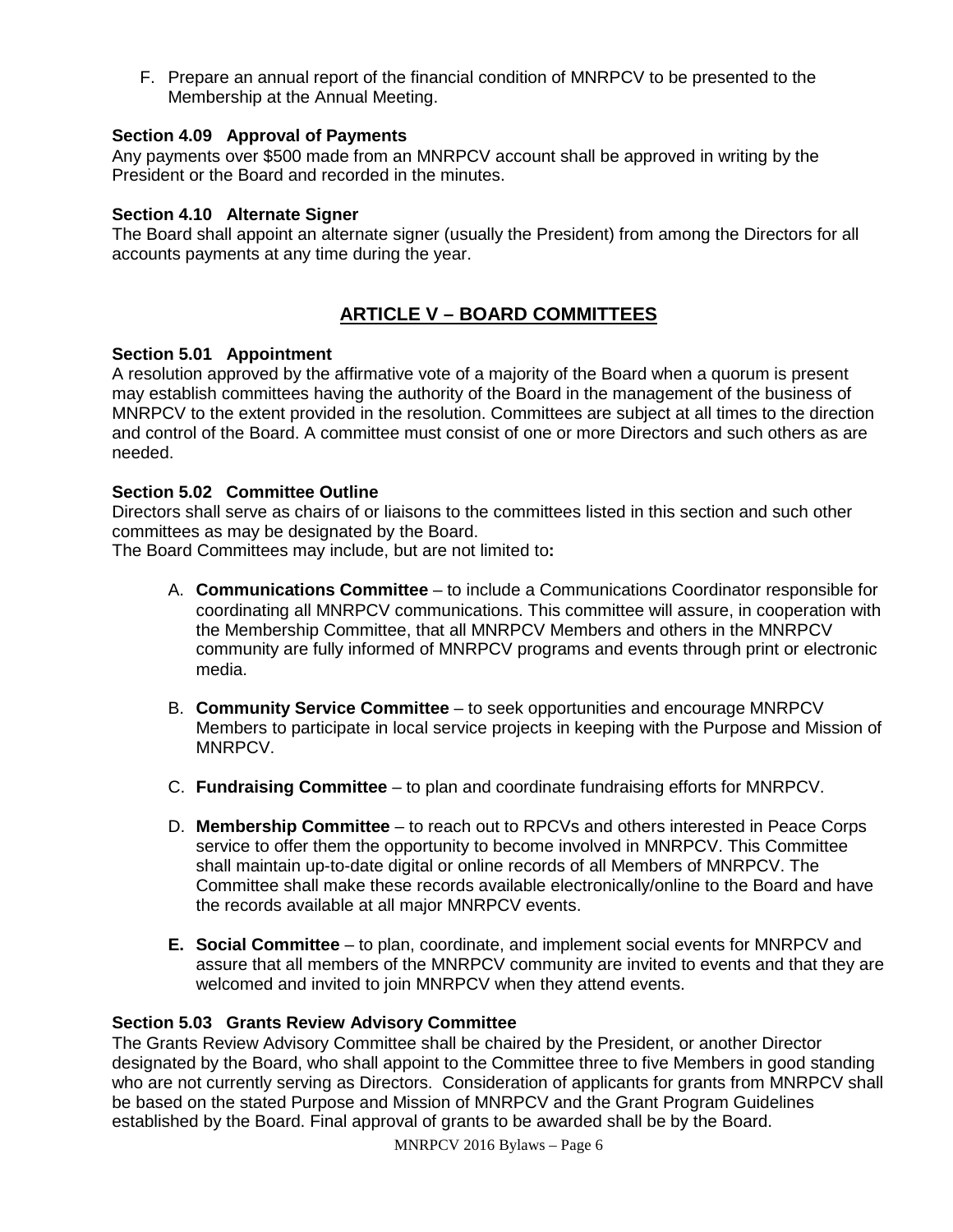#### **Section 5.04 Director Committee Responsibilities**

All Directors are expected to serve on one or more Board committees and assume additional responsibilities as requested by the Board or the President.

# **ARTICLE VI – ANNUAL GENERAL MEMBERSHIP MEETING**

#### **Section 6.01 Annual General Membership Meeting**

The Annual General Membership Meeting (Annual Meeting) of MNRPCV shall be an in-person meeting to be held in August or September at a place, date, and time to be determined by the Board.

#### **Section 6.02 Voting**

Members (Section 2.01) are eligible to vote on all measures at the Annual Meeting. Each Member shall have one vote.

#### **Section 6.03 Membership List for Meeting**

The Membership Committee shall have a digital or other list of current Members available at the Annual Meeting and at any other meeting of the Membership.

#### **Section 6.04 Notice**

Notice of the Annual Meeting, to include the agenda, shall be sent to all Members at least two weeks in advance of the Meeting. It is the responsibility of the Members to inform MNRPCV of their current postal and email address. Notice sent to the last known postal or email address of a Member shall be considered proper notice.

#### **Section 6.05 Quorum**

The quorum for any meeting of the Membership is ten percent of the members entitled to vote at the meeting or thirty such members whichever is less.

#### **Section 6.06 Vote Required**

Unless stated elsewhere in these Bylaws, the affirmative vote of the majority of the Members with voting rights, present and entitled to vote, which must also be a majority of the required quorum, is the act of the Membership.

#### **Section 6.07 Rules of Procedure**

The business of the Annual Meeting shall be conducted according to Robert's Rules of Order as most recently revised.

#### **Section 6.08 Agenda**

The Board shall establish the agenda for the Annual Meeting.

#### **Section 6.09 Special Meetings**

MNRPCV shall hold a special meeting of Members if so called by the Board or if at least ten percent of the Members with voting rights or ten such Members, whichever is less, sign, date, and deliver to the President or the Secretary one or more written demands for the meeting describing the purpose for which it is to be held. At any such meeting, all of the procedures required for the Annual Meeting shall apply.

#### **Section 6.10 Online Action by the Membership**

Action may be taken by the Membership, under the oversight of the Board, by the online affirmative vote of the majority of the Members voting, unless these Bylaws require the affirmative vote of a greater proportion or number and the number of Members participating is equivalent to the quorum required for action at an in-person meeting.

MNRPCV 2016 Bylaws – Page 7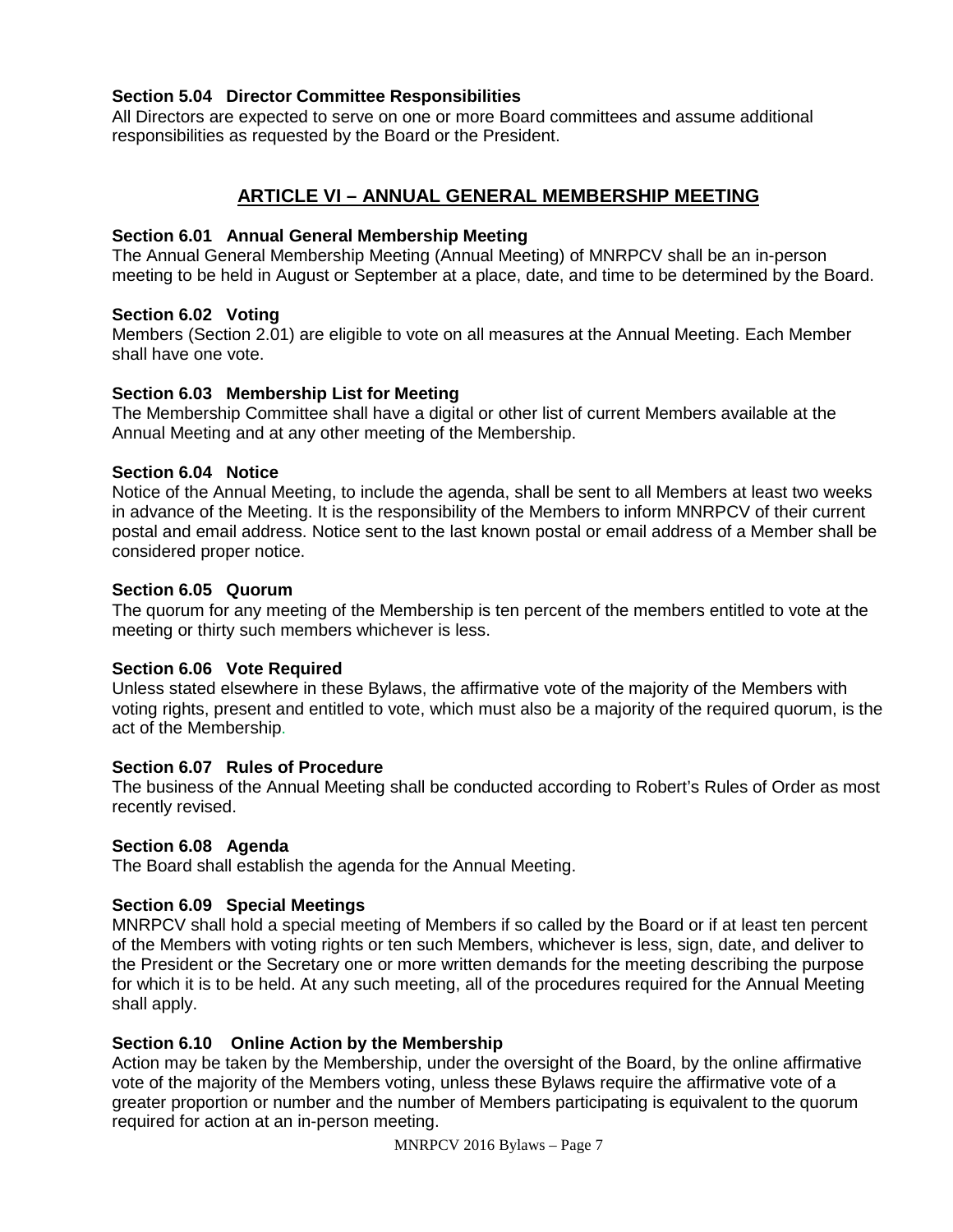# **ARTICLE VII – BYLAWS**

#### **Section 7.01 Distribution of Bylaws**

The Board shall assure that the current Bylaws are available on the MNRPCV website and other online media as appropriate and emailed to Members on request. The Bylaws shall be available at the Annual Meeting for reference.

These Bylaws may be amendment by the affirmative vote of two-thirds of the Members voting, where a quorum is present, and whether the vote is held at the Annual Meeting or any other in-person meeting of the Membership called by the Board or the Membership. (See Section 6.05.) When such a vote is conducted online, the affirmative vote of two-thirds of the Members voting where the number of Members participating is equivalent to the quorum required for action at an in-person meeting.

#### **Section 7.03 Amendment Proposed by the Board**

The Board may submit a proposal to the Membership to amend the Bylaws if such amendment is approved by the affirmative vote of two-thirds of the Directors present and voting, at a duly called meeting, where a quorum is present.

#### **Section 7.04 Amendment Proposed by Members**

At least ten Members with voting rights or ten percent of the Members with voting rights, whichever is less, may propose a resolution to the Board for action by the Membership to adopt, amend, or repeal these Bylaws. The resolution must contain the provisions proposed for adoption, amendment, or repeal. The proposed amendments to be reviewed by the Board must be submitted in digital form to the President or Secretary of the Board at least thirty days before the Board Meeting at which they are to be considered.

# **ARTICLE VIII – MISCELLANEOUS**

#### **Section 8.01 Voluntary Service - Reimbursement**

Serving as a Director of MNRPCV is strictly voluntary. No Director shall, at any time, receive compensation in any form except for prearranged and valid expenses incurred on behalf of MNRPCV.

#### **Section 8.02 Contracts**

The Board may authorize any Officer or agent to enter into any contract or to execute and deliver any instrument in the name of and on behalf MNRPCV, and such authority may be general or confined to specific instances.

#### **Section 8.03 Loans**

No loans may be contracted on behalf of MNRPCV and no evidence of indebtedness may be issued in its name unless authorized by the Board, and such authority may be general or confined to specific instances.

#### **Section 8.04 Respecting Certain Contracts**

Directors of MNRPCV may be connected with other organizations with which MNRPCV has dealings. No contract or other transaction between MNRPCV and any other organization and no act of MNRPCV shall be affected by the fact that a Director of MNRPCV is a director or officer of such other organization. Any such Directors shall disclose their involvement in the other organization to the Board.